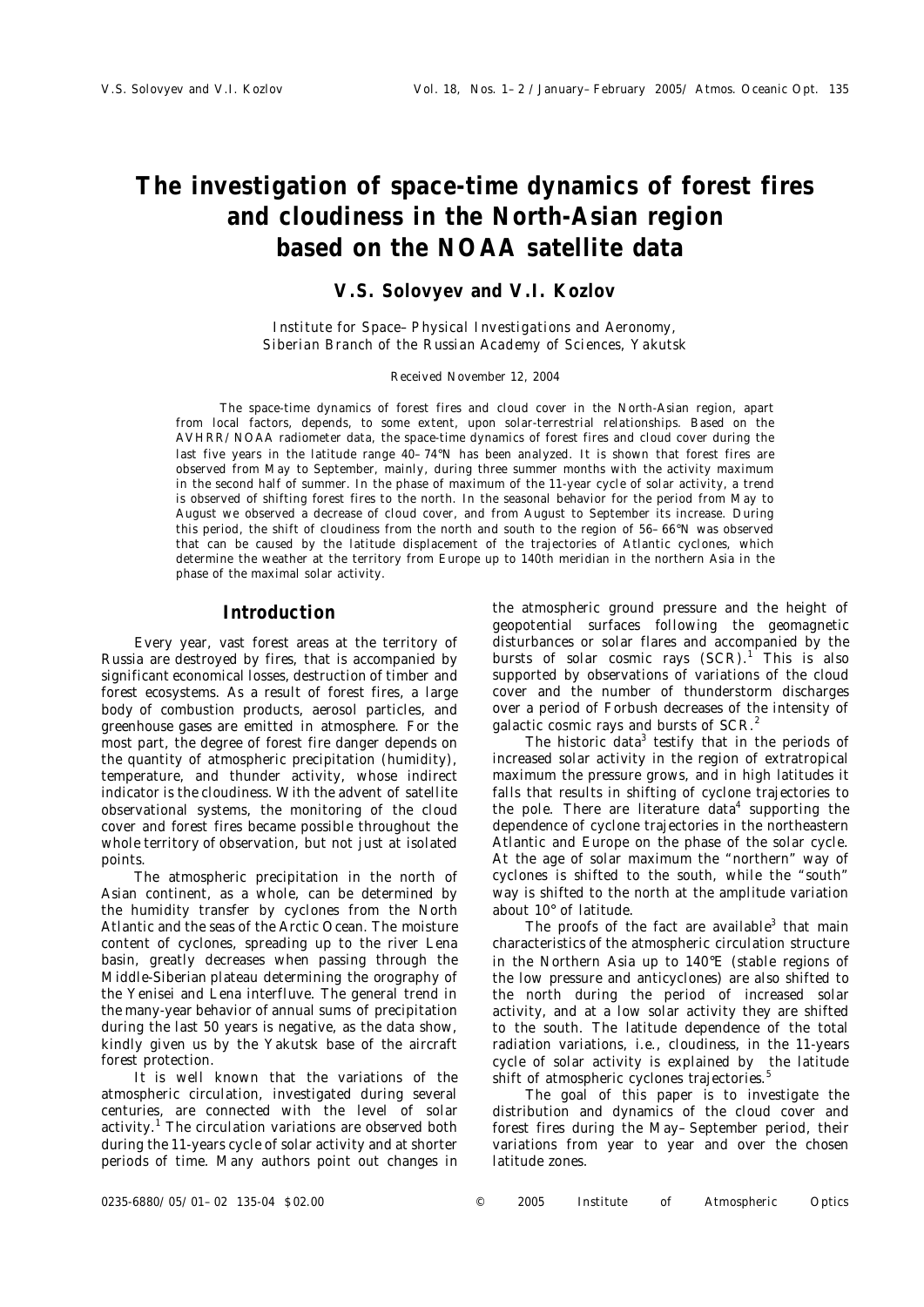### **Experimental method**

Since 1995, the Institute of Cosmophysical Research and Aeronomy SB RAS conducts investigations in the framework of the program of remote sensing of pollutions, based on the domestic receiving station SKANOR. Using the data of the AVHRR/NOAA<sup>6</sup> scanning radiometer, the effective on-line monitoring of the flood and forest fire situation, cloudiness, and industrial pollution zones has been conducted. $7,8,9$ 

To investigate the distribution and dynamics of forest fires, the Yakutia territory was divided into three latitude zones: southern (56°-62°) S<sub>f.s</sub>, central  $(62^{\circ}-68^{\circ})$  *S*<sub>f.c</sub>, and northern  $(68^{\circ}-72^{\circ})$  *S*<sub>f.n</sub>. The northern boundary of the northern zone corresponds to the boundary between forest tundra and the tundra. The detection of forest fire sites was conducted, based on the AVHRR/NOAA data, by the specialized automated multistage algorithm.<sup>10</sup>

The cloudiness was determined in three latitude zones (southern zone – 56°–40°, *S*c.s; central zone – 56°–66°, *S*c.c; northern zone – 66°–74°, *S*c.n). For each of the three zones, the data on the cloud coverage of the Earth's surface and open regions were taken from each revolution. We calculated the cloudiness in each zone as a ratio (%) of the area covered by clouds to the total zone area. Values of the cloudiness were averaged over 24 hours. The measurements were performed from May to September, because it is difficult to distinguish the cloudiness against the background of snow during winter months. To consider the dynamics of the cloudiness distribution, the ratios of cloudiness values in the central zone to the southern one  $(S_{c,c}/S_{c,s})$  and central zones to the northern one  $(S_{c.c}/S_{c.n})$ , averaged over years, were taken.

#### **Results and discussion**

The cloudiness is minimal in July in all three latitude zones (Fig. 1*a*).

It decreases from April to July and increases from August to October.

The value of the ratio of cloudiness in central zone to that in the northern and southern zones increases from 1998 to 2000 (Fig. 2*a*), which corresponds to the concepts on the cloudiness variation in Europe depending on the solar activity.4,11 The 1998–2000 period corresponds to the increased solar activity.



**Fig. 1.** Variations of cloudiness  $S_c$  (*a*) and forest fire  $S_f$  (*b*) areas over a period from May to September.



**Fig. 2.** The relation between the cloudiness and the fire areas for latitude zones in 1998–2003: the ratio of the cloudiness in the central zone to that in the southern zone (*a*); the ratio of the fire areas in the central zone to that in the southern zone (*b*); the ratio of the cloudiness in the central zone to that in the northern zone (*c*); the ratio of the fire areas in the central zone to that in the northern zone (*d*).

The satellite monitoring of the cloudiness was performed from 8.00 a.m. to 8.00 p.m. Note that in the northern zone the minimum (20%) in the cloudiness daily behavior is observed at 4.00–5.00 p.m., a low minimum (5%) at 10.00–11.00 a.m., and a small maximum (5%) from 12.00 a.m. to 3.00 p.m. The same pattern is observed for the southern zone. But the minimum (30%) is observed here at 11.00–12.00 and the maximum  $(25%) - from 12.00 a.m. to 4.00 p.m.$ 

The forest fires in the Yakutia are observed from May to September, mainly during three summer months with a maximum at the summer second half in July (Fig. 1*b*). The greatest amount of forest fires was observed in July and August. The seasonal behavior observed by us, corresponds to that presented in Ref. 12. A disastrously large number of fires in the second half of summer is caused by melting the soil upper layer and following drying the underwood. This takes place at a low amount of precipitation in the second half of summer, which corresponds to the decrease of cloudiness in our observations.



**Fig. 3.** Annual-average dynamics of forest fires over a period from 1955 to 2003.

Figure 3 shows the forest fire distribution over a period from 1955 to 2003. From 1998 to 2000, we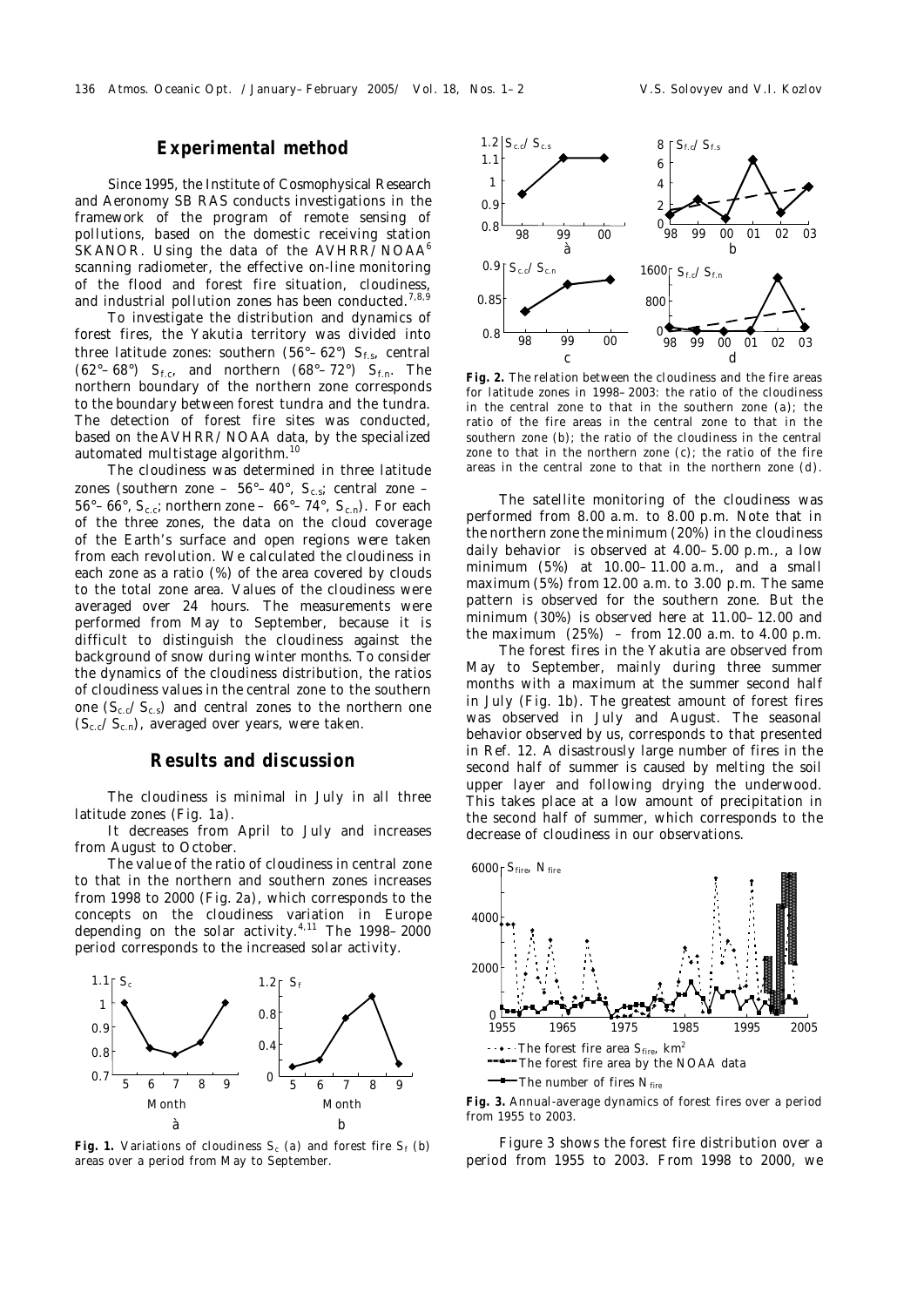observe a smooth decrease of forest fire areas in the Yakutia. The minimum of fires falls on 2000 year. Further, during two years we observe a sharp increase in the forest fire areas. In the trend over the 6-year period of satellite observations, some increase of the number of forest fires is observed. The greatest increase is observed in the central latitude zone, and the least one – in the northern latitude zone.

Figure 4 shows a summary map presenting the total area of forest fires over a period from 1998 to 2003. We can observe the absence of forest fires in the northwestern part of the Yakutia and their small number in the western part. This can be associated with the climate humidity in these regions and low density of population. On the one hand, when comparing this map with the map of atmospheric precipitation, $13$  we can point out that there is a good agreement between the areas with high forest fire concentration and the areas with less than 250–200 mm amount of the annual-average precipitation. On the other hand, special attention must be given to the agreement between the areas with high forest fire concentration and the increased density of population. That is, apart from the natural factors, the ethnogeny activities of the people also affect the number of forest fires. The number of forest fires is determined by a coincidence of these two factors.



**Fig. 4.** The map of forest fire distribution over a period from 1998 to 2003: bold lines are latitudinal zone boundaries (56°N, 62°N, 68°N, 72°N).

The retrospective analysis of numerous trunk cuts of old larches together with fire traces on the annual rings shows that the forest fires in the Yakutia are rather widespread phenomena with a definite periodicity. Individual specimens aged 300 years bear the traces of up to ten forest fires, which happened every ten or twenty two years.<sup>14</sup> Based on the data of the aircraft monitoring of forest fires during the last 50 years, the 20-year period can also be distinguished (Fig. 3).

Analysis of the long-term behavior of the annual temperature during the observation period from 1947

to 1995 is indicative of the temperature drop started from the middle 1940s and lasted to the end of 1950s – early 1960s. Then it grew warmer in the southern part of the investigated region, and then the climate warming extended to the northern regions. During all this period the climate warming and cooling of durations from 4 to 8 years were observed against the background of more significant temperature changes with a period of  $10-12$  years.<sup>15</sup> As a whole, throughout the entire observation period, a clearly defined positive trend was observed in the many-year behavior of the air temperature.

The general trend in the long-term behavior of annual sums of precipitation for the last fifty years in Yakutia was negative. As indicated above, the air temperature correlated (while the thunder activity anticorrelated) with the 11-year cycle of solar activity.<sup>16</sup> The humidity and cloudiness on a scale of the Northern Hemisphere also anticorrelated with the solar activity. However, on smaller scales, they behaved depending on the latitude and orography and were determined by variation of ways of cyclones and anticyclones. Therefore, the forest fire danger in the region under study varied in a complicated manner in accordance with the solar activity cycle.

#### **Conclusion**

The number and areas of forest fires in the Northern Asia during the second half of summer are mainly determined by the thunder activity, temperature, and humidity. These parameters depend, to some extent, on the solar activity, whose manifestations are determined by the latitude of the observation site. The latitude dependence is due to the displacement of ways of motion of Atlantic cyclones, determining the weather at the territory from Europe to 140th meridian in the Northern Asia, as well as the points of origin of regional cyclones.

The cloudiness over the Yakutia decreases from May to August, and from August to September it increases. From 1998 to 2001, based on the satellite monitoring data, a general shift of cloudiness and forest fires in the latitude direction is observed that is likely to be due to the shift of trajectories of Atlantic cyclones, which determine the cloudiness and precipitation in the greater part of Yakutia.

The forest fires in Yakutia are observed from May to September, mainly during three summer months with maximum in the second half of summer. The presence of the variation with a period of more than five years was recorded. The data of the Yakutsk airbase of forest protection show that this variation corresponds to the 22-year variation of dry periods.

The absence of forest fires in the north-western part of the Yakutia, and a small number of fires in its western part can be due to relatively increased humidity in these regions and to low density of population. A comparison between the map of the forest fire distribution and the map of atmospheric precipitation<sup>13</sup> shows that there is a good agreement